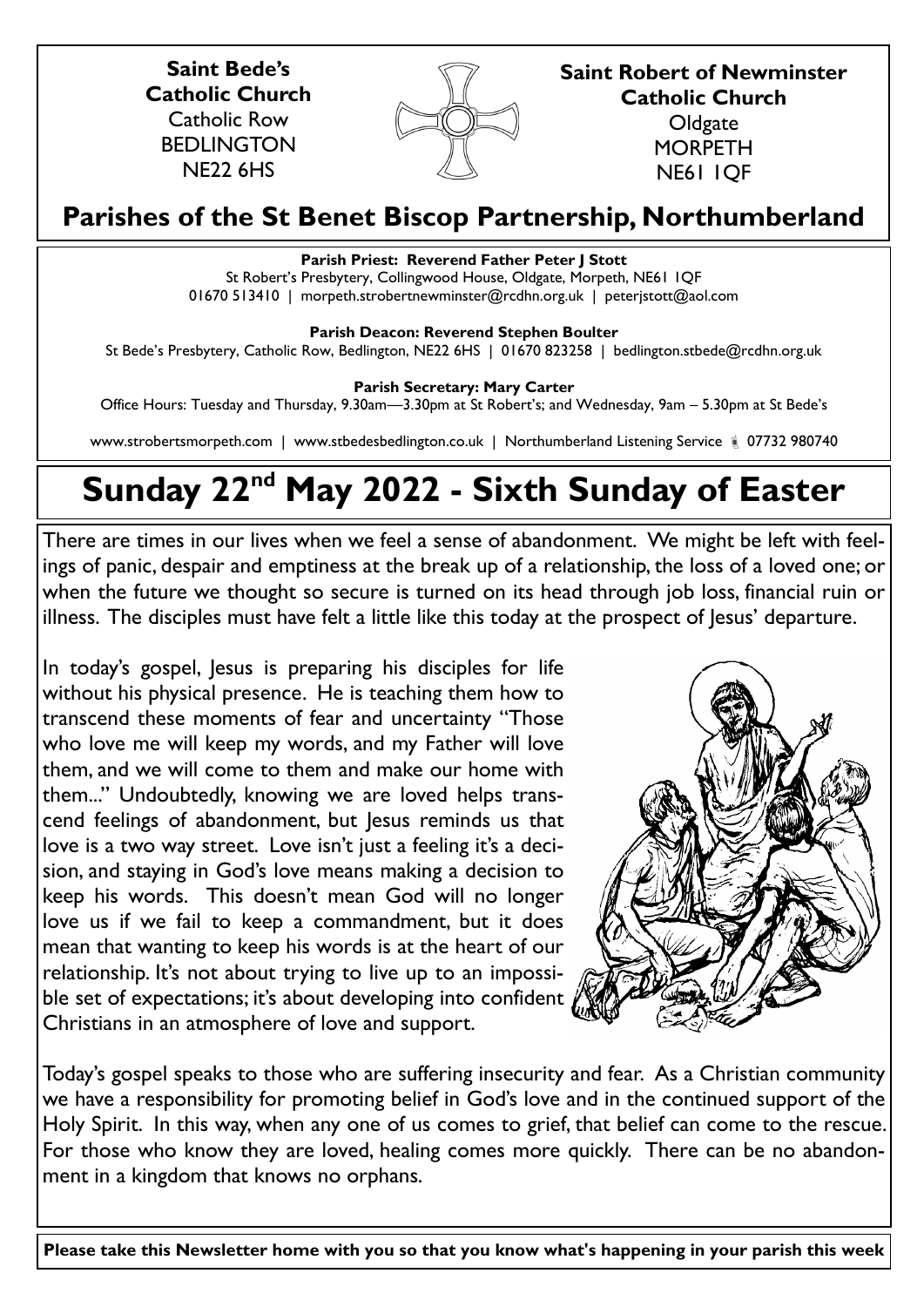At this time of the Church's year, we are asked to pray for new Members of the Church; Vocations; The Right Use of the Media; the Church; Human Work: Please pray for those we know who are unwell, as well as the many who have no one to pray for them; for those in hospital; for many people who have COVID-19 at the moment; for all who have died recently, including; **Peter Shepherd** whose Requiem Mass

will be celebrated on Monday 23rd May at 10am; **Michael Doherty** [Craster] whose Funeral Service will be held at St Robert's Church on Monday 30<sup>th</sup> May at 12noon; and for all whose anniversaries occur at this time.

#### **Offertory Collection 14th / 15th May**

St Bede's Church **£214.90** - / St Robert's Church - **£474.11** 

## **Parish Standing Order Mandates**

If anyone wishes to donate via a monthly Standing Order directly from your bank account to our bank account, rather than putting into the collection each week at church, copies of the Standing Order Form are available at the back of Church.

# **World Communications Collection**

Next Sunday, 29<sup>th</sup> May is World Communications Day when we pray for the work of communicating the message of the Gospel around the world. There will be a Retiring Collection at all Masses next weekend. In addition to promoting the Church's and the Bishops' message in the local, regional, national and international mass media, the Bishops' Conference Media Office helps journalists with their queries and to a better understanding of the Church's activities and witness. It also runs the Bishops' Conference website, which has been a primary source of information throughout the pandemic. As we emerge from the pandemic, communications will become even more important as we seek to reestablish more regular patterns of worship and continue to promote our Gospel values. Further details will be posted on the diocesan website.

## **Feast of St Bede**

Wednesday 25<sup>th</sup> May is the Feast of St Bede. Come along to Mass at St Bede's Church, Bedlington on Wednesday and mark the Parish Feast Day.

#### **Ascension Thursday**

Thursday 26<sup>th</sup> May is the Feast of the Ascension of the Lord. Masses will be celebrated at 10am at St Bede's Church, and 12.30pm and 7pm at St Robert's Church.



#### **Sunday Obligation to Return**

The Bishops of England and Wales met recently for their Easter Meeting and have announced that the Obligation for Sunday and Holyday Mass will be reinstated on Pentecost Sunday,  $5<sup>th</sup>$  June. In a document entitled **'Returning to Mass: An Invitation from the Bishops of England and Wales'**, they state, *"In the Holy Sacrifice of the Mass, the*  Lord's Supper, the Lord Jesus entrusted to us the precious gift of Himself. *With humility, we glory in being a Eucharistic people for whom attendance at Mass is essential. Looking forward to the forthcoming feast of Pentecost, we now invite all Catholics who have not yet done so to return to attending Mass in person. As the Church needs the witness of the presence of each person, so too each believer needs to journey in faith and worship with their fellow disciples. Nourished by our encounter with the Risen Lord Jesus, fed with His Word and His Body and Blood in Holy Communion, and supported by the presence of each other, we receive strength week by week, to serve the Lord and glorify Him with our lives."* The Bishops have stressed that those who still do not feel safe enough to return to Mass should not do so. All other Catholics are subject to the precept to attend Mass in person on Sundays and Holydays of Obligation. Live streaming of Masses has been a great benefit to many during the pandemic, and will continue to be for those genuinely unable to attend Mass. The Bishops remind us, however, that watching a live streamed Mass does not fulfil the obligation.

#### **Confessions**

If you have been away from Church throughout the pandemic, you may feel the need to go to Confession before receiving Holy Communion once again. Please remember that we have Confessions on a Saturday morning at St Robert's Church and a Saturday evening at St Bede's Church. You can also ask anytime if you need to go to Confession.

# **First Confessions and Holy Communion Masses**

First Confessions will be celebrated on Monday 23<sup>rd</sup> May at 6pm at St Robert's Church for the children from St Robert's Parish and on Wednesday 25<sup>th</sup> May at 6pm At ST Bede's Church for the children from St Bede's Parish.



Please keep these children and families in your prayers. First Holy Communion Masses will be held on Saturday 18<sup>th</sup> June at St Robert's



Church at 10am and Saturday 25<sup>th</sup> June at 10am at St Bede's Church. Please pray for all the families involved. Please note that if there are any queries about these celebrations, please speak to Fr Peter

#### **Parish Catechists for First Holy Communion**

I am very grateful to the parishioners at both St Bede's and St Robert's Churches who have offered to help with this and to enable us to continue to prepare our children as we did before the covid pandemic hit us. There is still time for others to get in involved; just contact Fr Peter.



# **Faith In Action Awards**

Children in Year 6 at St Bede's School are taking part in the "Faith in Action Award" Pin Level. As part of the award, the concluding stage of the award is moderation. It is recommended that members of the parish would help moderate the children's final piece of work (which can take the form of a piece of art, writing, presentation, as well as looking at their reflective journal. The expectation would then be to give some written feedback to each child (only a few sentences). This would be done where the volunteers would come into school and we would collectively moderate the work. There would then be a presentation and celebration event where the children would receive their feedback and their FIA pin. School are looking for between 3-6 volunteers from the Parish to help them. Please let Fr Peter know if you are able to help.

# **Parish Finance Committees**

Do you have any background in finance or accounting that would be a great asset to our Finance Committee at St Robert's? Please speak to Fr Peter if you feel you could offer your help. Likewise, if there is anyone with similar financial experience or background at St Bede's Parish, and you would be willing to get involved in your parish at Bedlington, please speak to Fr Peter.

# **St Bede's Volunteer required**

We are looking for a volunteer from the Vigil Mass at St Bede's Church who could take on the responsibility Hymnal Plus' of selecting hymns, programming and playing our electronic hymnal each week. If someone is willing to be committed to this please speak to Fr Peter.

#### **St Robert's Hymnbook Amnesty**



Do you have one of our hymnbooks at home? You may have accidentally removed a hymn book from the church … we've all done it! If you have one (or more!) hymn book(s) at home, do please return to the church. Hymn books are expensive and we prefer not to have to buy more. Thank you.

#### **Teas and Coffees**

Teas and Coffees are now available after the Vigil Mass at St Bede's Church and also after the 9am Mass at St Robert's. All Welcome.



# **Could you be an Altar Server?**



If any young people, those who have made their 1st Holy Communion, or those preparing to, are willing to become Altar Servers at either St Bede's or St Robert's Churches, please contact Fr Peter. Many Thanks to those who have already responded.

#### **Bonus Ball**

The members of the CWL will be running a Bonus Ball from 28<sup>th</sup> May until  $31^{st}$  July, £10.00 for 10 weeks, in aid of parish funds. To take part: put £10, your name and telephone number into an envelope marked 'Bonus Ball' and leave at St Robert's Presbytery or the CWL at Church on Sunday  $8<sup>th</sup>$ , 15<sup>th</sup> and 22<sup>nd</sup> May. The weekly winner will receive £25. Good luck to those taking part.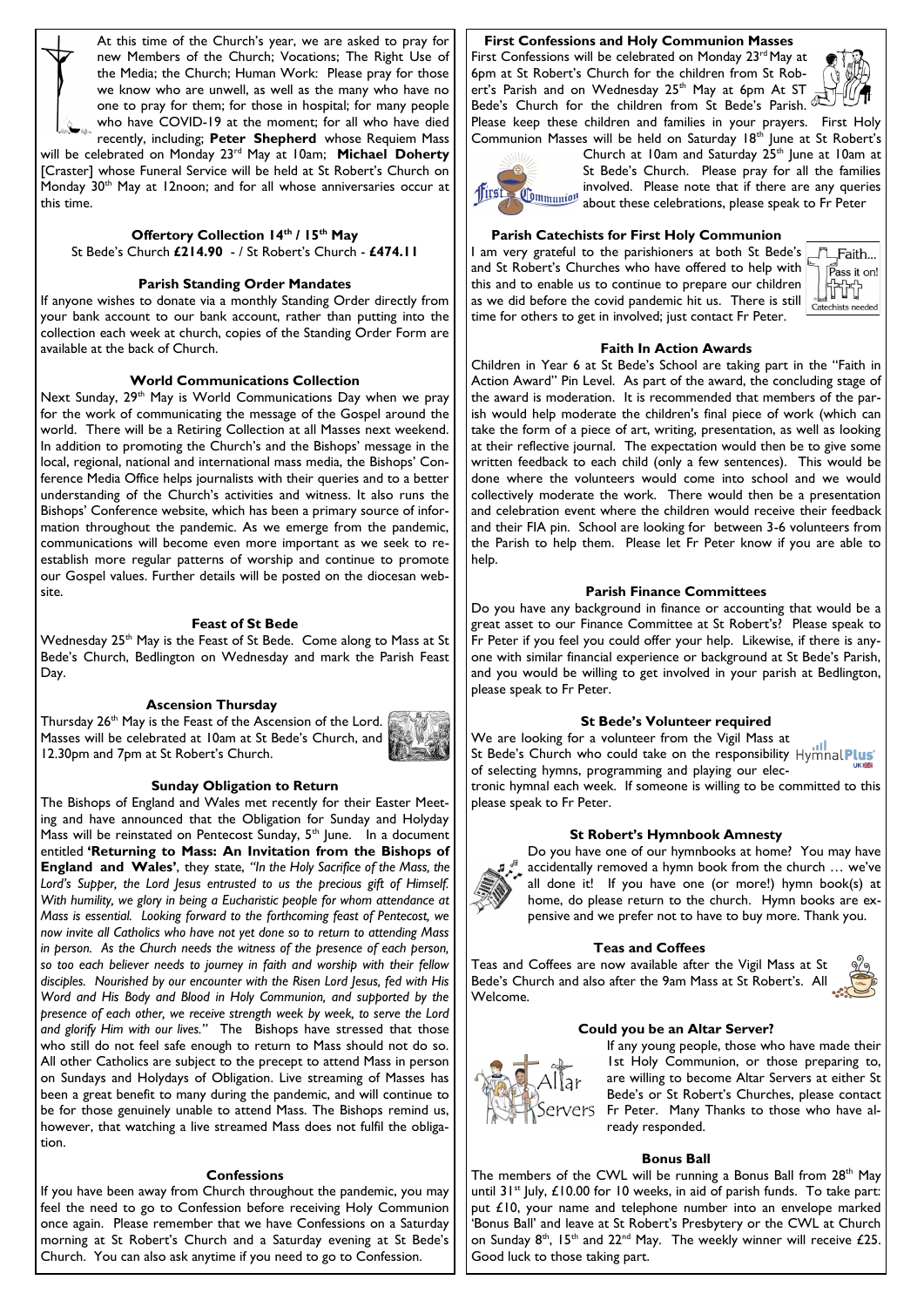# **The Wednesday Word**

The Wednesday Word is a great way to reflect on the readings for Sunday. Their website contains both Parish leaflets and **NORD** Reaflets for School. Check out their website wednesday-Good News for Families word.org.uk

#### **Newsletter by Email**

Could you help us offset our carbon footprint by receiving the Newsletter by email. You will receive the e-version newsletter on a Friday evening rather than waiting for the paper copy at Sunday Mass. Email us with your details.

#### **New Parishioner and Updated Information**

Are you new to the Parish? Have you completed the "Keeping in Touch" form with your details? Are you a regular parishioner who has moved house and need to update your details? Please complete one of the forms available at Church and send back to us. If you want this form emailed to you, please let us know and then you can complete it on your own computer and email it back to us.

#### **Cards at Cheap Prices**

Our churches have a selection of cards available for many occasions. The good thing about our cards is their price! They are much cheaper than anywhere else and the quality is just as good. Obviously most of them have a religious theme, but why go anywhere else? If we don't have it, ask and we'll look into see how we can get new stock!

#### **Preparing for Baptism**



The next Baptism Preparation Meeting will not be held until July. Parents requesting Baptism for a child are asked to contact us to make arrangements to attend this Meeting. Please telephone the Presbytery to speak about Baptisms, it is so more personal than an email. *Better still, speak to Fr Peter or Deacon Stephen after Sunday Mass.*

# **Ecumenical Pentecost Service**

The Churches in Morpeth will be celebrating a joint Service for the great Feast of Pentecost on Sunday 5<sup>th</sup> June at the New Life Centre in Dacre Street, Morpeth at 6pm. Everyone is very welcome to attend.

# **Rainbows Bereavement Support**

Do you work in a school? This may be of interest to you! The last two years have been difficult and some children  $RainboWs$ 



schools might be wondering what to do to help children in these situations. Could Rainbows Bereavement Support help your school? Rainbows offers training in bereavement and loss, guidance to ensure appropriate bereavement policies and procedures are in place, aimed to help grieving children and young people from 4 - 19years of age. Email rainbows.northeast@btconnect.com for more information or check out rainbowsgb.org

#### **Holy Island Vinnie Camp 2022 - Volunteers urgently needed**

Holy Island Camp will be running holidays for children in 2022. Our helpers are all volunteers and in order to go ahead successfully in 2022 we urgently need new volunteers to help in the kitchens, preparing food, washing up and clearing the dining hall. We also need caretaking staff who would be able to carry out a cleaning role. The work is tiring but also fun (you would be joining an established and very welcoming team) and the young people benefit enormously from a traditional seaside type holiday. The commitment can be for as little as three days a year in Term Time or more if you are able to help on multiple weeks or through the Summer Holidays. Camp 2022 will run for the first two separate weeks of the Summer Holiday and the last two. All helpers will be required to obtain a free Diocesan DBS check and some training. If you are interested, please visit our website https://www.svp.org.uk/ microsite/holy-island/about-camp

# **The Relics of St Bernadette**

The Relics of St Bernadette will be brought to the United Kingdom later this year from Lourdes. There will be a National Pilgrimage to various sites in the UK and these relics of Saint Bernadette will be brought to St. Mary's Cathedral, Newcastle upon Tyne on  $I^{st}$  -  $2^{nd}$  October. More details will follow later.



#### **Catholic Women's League**

The next CWL meeting will be on Thursday 26th May at 10.30am in St Robert's Church Hall.

# **May Rosary Service**

The Catholic Women's League will be leading a Rosary Service to honour Our Blessed Lady in the Month of May. You are warmly invited to come and be part of this Service at 2pm, on Sunday 29<sup>th</sup> May in St Robert's Church.



# **Pray In May for Mary's Meals**



'Mary's Meals' is a mission carried out in Our Lady's name to meals feed children a daily school meal in some of the world's poorest communities. During May, the month traditionally dedicated to the Virgin Mary, we are asked to pray for the children who eat Mary's Meals. www.marysmeals.org.uk

#### **Sponsored Walk**

Gerry Harber is taking part in The Great Outdoors Challenge walking across Scotland in May. His route this year is about 200 miles, from Acharacle to Muchalls near Stonehaven. He is asking for sponsorship for Christian Aid. You can sponsor him after Mass on Sundays or you can make a donation via Just Giving at: www.justgiving.com/Gerald-Harber1.



# **Vocations Weekend for Young Women**

The weekend is organised by the sisters, Faithful Companions of Jesus (FCJ), in Liverpool from 27th—29th May 2022. There is nothing quite

like religious life – it's an extraordinary adventure into a deep relationship with God. If you are wondering if  $\mathbb{R}$  saithful God is calling you to religious life and would like to find out more why not come along? You are welcome to



stay for the weekend or just come along on Saturday for the day. There will be opportunity for prayer, reflection and input, chance to ask questions and to meet others who are also wondering where God is calling them. For more information contact Sr Lynne fcj at lynnefcj@hotmail.com or visit our website www.fcjsisters.org.

#### **Morpeth Fair Day - 12th June**

*Advance Warning* … Please note that the organisers of Morpeth Fair Day have made an agreement with Northumbria Police about parishioners vehicle access to St Robert's Church Grounds on Morpeth Fair Day. When we have received this in writing we will pass on its contents. In the meantime prepare for restricted access to church grounds on 12th June.

#### **The Three Cs**

The next Meeting of the  $3Cs$  will be on Monday  $30<sup>th</sup>$  May,  $2pm$  - 4pm. Come along to enjoy Coffee / Tea, a Chat and Conversation with God.

#### **Donations for Food Banks and Refugees**

The Diocesan Justice and Peace Group need donations to support refu-



gees and asylum seekers. If you can help with any of the following items, please leave in the box in the Church porch. Tinned Tomatoes; Chickpeas; Tinned Fish (e.g. tuna); Biscuits, Rice, Sugar, Toilet Roll, Shampoo, Shower Gel, Soap, Deodorant, Toothpaste, and Toothbrushes. Local Foodbanks also need some support. We now have an extra box *[with a red lid]* at the en- $\widetilde{\rm HUNGRY}$  trance of St Robert's Church for the Wansbeck Valley Foodbank and the food bin for the Matthew Project is at

the entrance of St Bede's Church. Donations of all non-perishable food items are welcome to be placed into the bins for those less fortunate than ourselves.

#### **YouCAN On Fire! Conference**

The Centre for Catholic Studies, CCS, is partnering with the Young Catholic Adult Network in the UK, YouCAN, to host an exciting conference in Durham, 9<sup>th</sup> -  $11<sup>th</sup>$  September 2022: **YouCAN On Fire!** This is a two day conference exploring Catholic Christian calling to evangelise the whole world with the Good News of Jesus Christ. It will feature speakers from the Benedictines, the Dominicans, Aid to the Church in Need, Catholic Voices, SVP, CAFOD. Full details, including details of how to book a place for the conference can be found at https://youngcatholicadultnetwork.uk/event/on-fire-conference